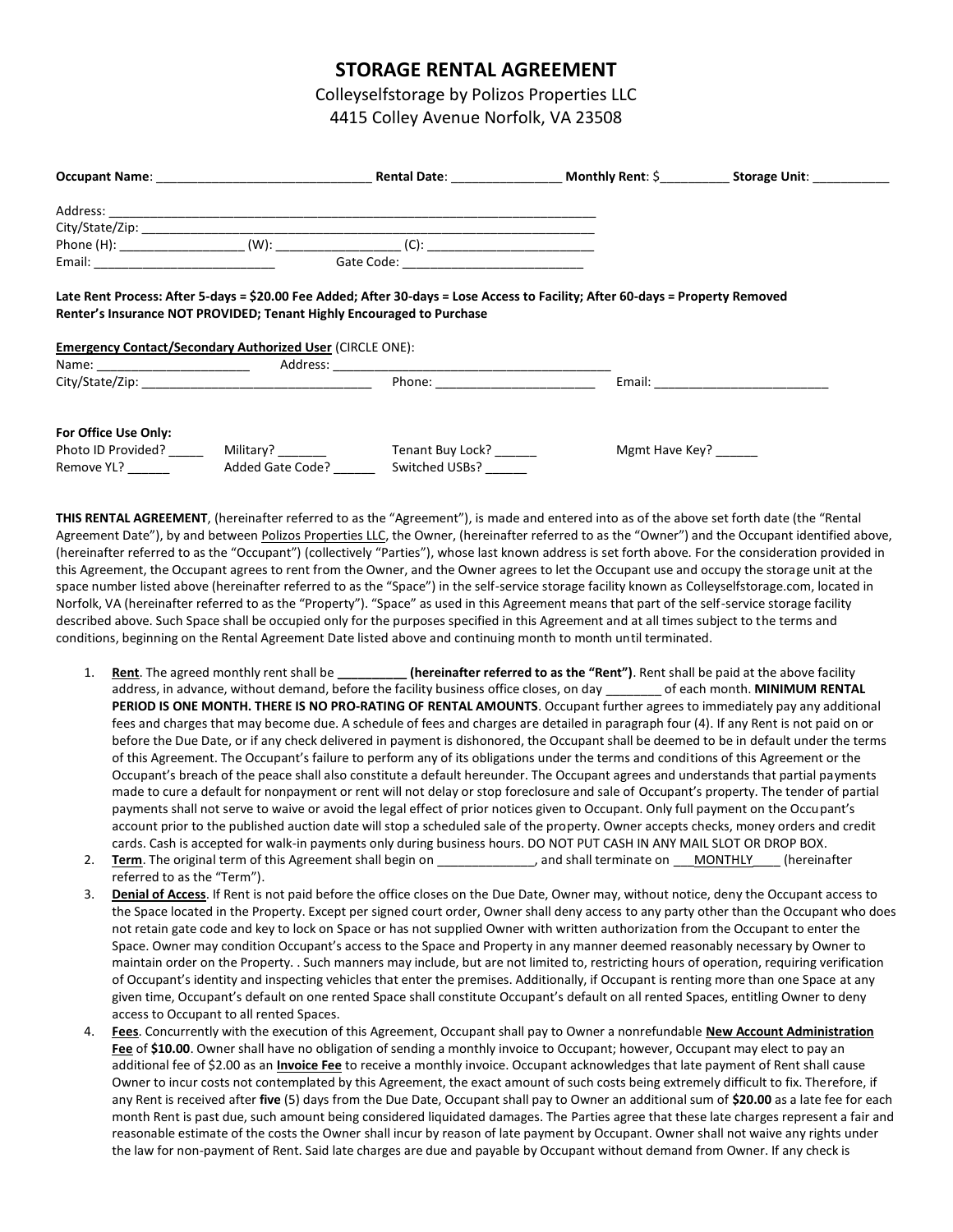dishonored for any reason, Occupant shall pay said late charges in addition to a return check charge of \$35.00 as an **NSF fee**. If Occupant's property is processed for sale at public auction, Occupant shall be responsible for a \$30.00 **Auction Certification Fee** at ninety (90) days late Rent and a \$60.00 **Auction Advertising Fee** seven (7) days before the scheduled auction. The Occupant shall pay all costs of collection, which includes collection agency fees and court costs. If Occupant's lock must be cut, Occupant shall pay for a **Lock Cut Fee** of \$35.00. Other fees charged to Occupant may be contained in Addendums to this Agreement.

- 5. **Owner's Right to Enter**. In cases where the Owner considers it necessary to enter the Space for purposes of examining the Space for violations of this Agreement or conditions in the Space, or for making repairs or alterations thereto, or to otherwise comply with this Agreement, the Occupant agrees that the Owner, or the Owner's representative, shall have the right without notice to enter into the Space and to remove contents to another space, and continue to store such contents at the sole cost and expense of the Occupant.
- 6. **Use of Space; Compliance with Law**. The Space named herein shall be used by the Occupant solely for the purposes of storing personal property belonging to the Occupant. Occupant represents that he owns or has legal possession of the personal property in his space(s) and that all the personal property in his space is free and clear of all liens and secured interests. **The Occupant agrees not to store any explosives, or any flammable, odorous, noxious, corrosive, hazardous or pollutant materials or any other goods in the Space or elsewhere on the property which would cause danger or nuisance to the Space or any other portion of the Property**. The Occupant agrees that the Space and the property will not be used for any unlawful purposes or contrary to any law, ordinance, regulation, fire code or health code and the Occupant agrees not to commit waste, nor to create a nuisance, nor alter, nor affix signs on the Space or anywhere on the Property, and will keep the Space and the Property in good condition during the term of this Agreement. The Occupant agrees that the Space is not appropriate for the storage of jewels, furs, heirlooms, art works, collectibles or other irreplaceable item having special sentimental or emotional value to the Occupant and Occupant agrees not to store said items. The Occupant hereby waives any claim for sentimental or emotional value for the Occupant's property that is stored in the Space or on the Property. There shall be **NO HABITABLE OCCUPANCY** of the Space by humans or pets of any kind for any period whatsoever and violation of these prohibitions shall be grounds for immediate termination of this Agreement. If hazardous substances are stored, used, generated, or disposed of in the Space or on the Property, or it the Space or the Property shall become contaminated in any manner for which the Occupant is directly or indirectly responsible, the Occupant shall indemnify and hold the Owner harmless from and against any and all claims, damages, fines, judgments, penalties, costs, liabilities, or losses, and any and all sums incurred or paid for settlement of any such claims, including any attorney's fees, consultant and expert fees, resulting from or arising out of any contamination by the Occupant, whether incurred during or after the lease term. Occupant agrees not to conduct any business out of the Space and further agrees that the Space is not to be used for any type of work shop, for any type of repairs, or for any sales, renovations, decoration, painting, or other contracting. The Occupant will indemnify and hold the Owner harmless from and against any and all manner of claims for damages or lost property or personal injury and costs, including attorneys' fees arising from the Occupant's lease of the Space on the Property or from any activity, work or thing done, permitted or suffered by the Occupant in the Space or on or about the Property.
- 7. **Condition and Alteration of Space**. Occupant assumes responsibility for having examined the premises and hereby accepts it as being in good order and condition. Occupant understands that all unit sizes are approximate and enters into this Agreement without reliance on the estimated size of the storage space. Should Occupant damage or depreciate the space, or make alterations or improvements without the prior consent of the Owner, or require the Owner to incur costs to clean the Space upon termination, then all costs necessary to restore the space to its prior condition shall be borne by Occupant. Owner has the right to declare any such costs to repair as "rent" and non-payment of said costs to entitle Owner to deny Occupant access to the Space.
- 8. Limitation of Value. The Occupant agrees that in no event shall the total value of all property stored be deemed to exceed \$5,000.00 unless the Owner has given permission in writing for the occupant to store property exceeding such value. The Occupant agrees that the maximum liability of the Owner to the Occupant for any claim or suit by the Occupant including but not limited to any suit which alleges wrongful or improper foreclosure or sale of the contents of a storage unit is \$5,000.00. Nothing in this section shall be deemed to create any liability on the part of the Owner to the Occupant for any loss or damages to the Occupant's property regardless of cause.
- 9. **Termination**. This Agreement shall continue from month to month unless the Occupant or Owner delivers to the other party a written notice of its intention to terminate the Agreement at least **five** (5) days prior to the end of the then current rental period. Owner may immediately terminate Occupant's lease if Occupant is in breach of the Agreement. Upon termination of this Agreement, the Occupant shall remove all personal property from the Space (unless such property is subject to the Owners' lien rights as referenced herein), and shall deliver possession of the Space to the Owner on the day of termination. If the Occupant fails to fully remove its property from the Space within the time required, the Owner, at its option, may without further notice or demand, either directly or through legal process, reenter the Occupant's Space and remove all property therefrom without being deemed guilty in any manner of trespassing or conversion. All items, including boxes and trash left in the Space or on the Property after vacating will be deemed to be of no value to the Occupant and will be discarded by the Owner at the expense of the Occupant. If a cost for removal is incurred, said cost will be considered an **ADDITIONAL CHARGE** and shall be payable to Owner **IMMEDIATELY**. Rent prepaid for any period in which the Occupant moves out early shall not be refunded.
- 10. **Abandonment.** This Agreement shall automatically terminate if the Occupant abandons the Space. If the Space remains vacant and without a lock for a period of **three** (3) or more days it will be considered abandoned and revert to the Owner for re-rental. Any rented space containing contents and without a lock for a period of seven (7) or more days will be considered abandoned and revert to the Owner for re-rental. Abandonment shall allow the Owner to remove all contents of the Space for disposal. Occupant hereby waives and releases any claims or actions against Owner for disposal of personal property resulting from Occupant's abandonment.
- 11. **No Bailment**. **THE OWNER IS NOT A WAREHOUSEMAN ENGAGED IN THE BUSINESS OF STORING GOODS FOR HIRE, AND NO BAILMENT IS CREATED BY THE AGREEMENT. THE OWNER EXERCISES NEITHER CARE, CUSTODY, NOR CONTROL OVER THE OCCUPANT'S STORED PROPERTY. ALL PROPERTY STORED WITHIN THE SPACE OR ON THE PROPERTY BY THE OCCUPANT OR LOCATED AT THE FACILITY BY ANYONE SHALL BE STORED AT THE OCCUPANT'S SOLE RISK**. The Occupant must take whatever steps he deems necessary to safeguard such property. The Owner and the Owner's employees and agents shall not be responsible or liable for any loss of or damage to any personal property stored in the Space or on the Property resulting from or arising out of the Occupant's use of the Space or the Property from any cause whatsoever, including but not limited to theft, mysterious disappearance, mold, mildew, vandalism, fire, smoke, water,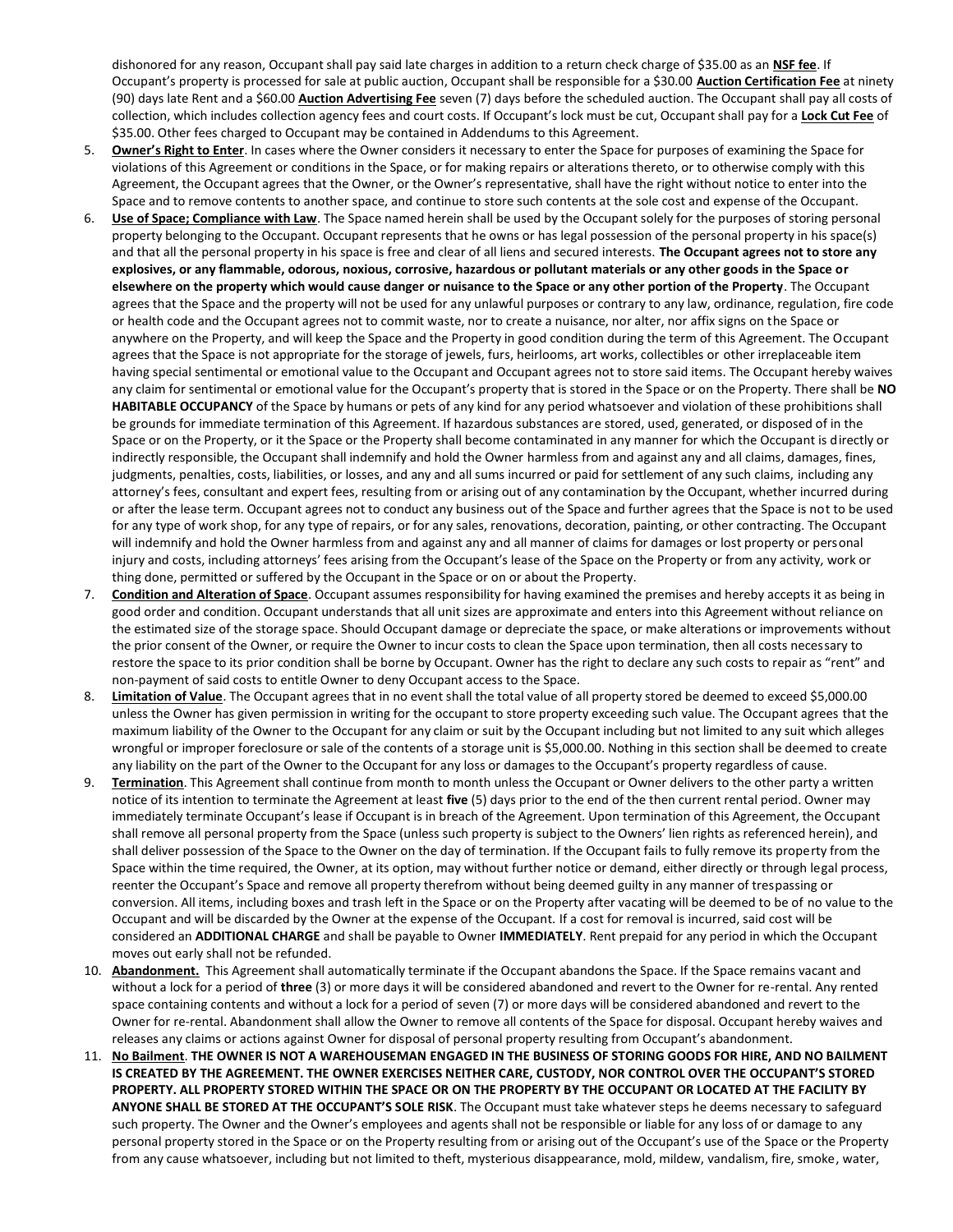flood, hurricanes, rain, tornadoes, explosions, rodents, insect, Acts of God, or the active or passive acts or omission or negligence of the Owner, or the Owner's agents or employees.

- 12. **Insurance**. The Owner does not provide any type of insurance which would protect the Occupant's personal property from loss by fire, theft, or any other type of casualty loss**. It is the Occupant's responsibility, at the Occupant's expense, to secure such insurance to protect itself and its property against all perils of whatever nature in an amount at least equal to the total value of all stored property. Insurance on Occupant's personal property is strongly recommended by the Owner**. If Occupant fails to obtain insurance, then Occupant hereby indemnifies the Owner and waives all claims against the Owner and releases the Owner from any and all liability. Occupant automatically assumes all risk of loss to stored property that would be covered by such insurance. Occupant shall make no claim whatsoever against the Owner's insurance in the event of any loss. The Occupant agrees not to subrogate against the Owner in the event of loss or damage of any kind or from any cause. Occupant agrees and understands that Owner and Owner's agents are not insurers, are not affiliated with any insurance company, and do not act as any insurance company's agent, broker, or solicitor.
- 13. **Changes**. All items of this Agreement, including but without limitation, the Rent, conditions of occupancy and other fees and charges are subject to change at the option of the Owner upon thirty (30) days prior written notice to the Occupant. If so changed, the Occupant may terminate this Agreement on the effective date of such change by giving the Owner ten (10) days prior written notice of termination after receiving notice of the change. If the Occupant does not give such notice of termination, the change shall become effective on the date stated in the Owner's notice and shall thereafter apply to the occupancy hereunder.
- 14. **Owner's Lien Rights**. **OCCUPANT UNDERSTANDS, ACKNOWLEDGES AND AGREES AS FOLLOW: PURSUANT TO THE TERMS OF THE VIRGINIA SELF-SERVICE STORAGE ACT, SET FORTH IN VIRGINIA STATUTES SECTION 55-416 ET. SEQ. (AS THE SAME MAY BE AMENDED), OWNER SHALL HAVE A LIEN ON ALL PERSONAL PROPERTY STORED IN THE SPACE FOR RENT, LABOR OR OTHER CHARGES, PRESENT OR FUTURE, IN RELATION TO THE PERSONAL PROPERTY AND FOR EXPENSES NECESSARY FOR ITS PRESERVATION OR EXPENSES REASONABLY INCURRED IN ITS SALE OR OTHER DISPOSITION. SUCH LIEN SHALL ATTACH AS OF THE DATE THE PERSONAL PROPERTY IS TORED WITHIN THE LEASED SPACE. SUCH LIEN, TO THE EXTEN THE PROPERTY REMAINS STORED WITHIN THE LEASE SPACE, SHALL BE SUPERIOR TO ANY OTHER EXISTING LIENS OR SECURITY INTERESTS TO THE EXTENT OF \$250. IN ADDITION, SUCH LIEN SHALL EXTEND TO THE PROCEEDS, IF ANY, REMAINING AFTER THE SATISFACTION OF ANY PERFECTED LIENS. IF OCCUPANT DOES NOT PAY OCCUPANT'S MONTHLY RENT OR OTHER RENT OWING UNDER THE LEASE, OCCUPANT MAY LOSE OCCUPANT'S PERSONAL PROPERTY. OWNER POSSESSES THE RIGHT TO SELL OCCUPANT'S PERSONAL PROPERTY STORED IN THE SPACE TO COLLECT THE UNPAID RENT.**
- 15. **Security Agreement**. This Agreement shall constitute a security agreement covering the content of the Space and a security interest shall attach thereto for the benefit of, and is hereby granted to the Owner by the Occupant to secure the payment and performance of any default by the Occupant hereunder.
- 16. **Occupant's Liability**. In the event of a foreclosure of the Occupant's interest in the Space, it is understood and agreed by the Occupant that the liability of the Occupant for the rents, charges, costs and expenses provided for in this Rental Agreement shall not be relinquished, diminished or extinguished prior to payment in full. The Owner may use a collection agency thereafter to secure any remaining balance owed by the Occupant after the application of sale proceeds, if any. If any property remains unsold after foreclosure and sale, the Owner may dispose of said property in any manner considered appropriate by the Owner.
- 17. **Assignment and Subletting**. The Occupant shall not assign this Agreement or sublet the Space.
- 18. **Waiver/Enforceability**. In the event any part of this Agreement shall be held invalid or unenforceable, the remaining part of this Agreement shall remain in full force and effect as though any invalid or unenforceable part or parts were not written into this Agreement. No waiver by the Owner of any provision hereof shall be deemed a waiver of any of the other provisions hereof or of any subsequent default or breach by the Occupant.
- 19. **Attorneys' Fees**. In the event the Owner retains the services of an attorney to recover any sums due under this Agreement for any unlawful detainer, for the breach of any covenant or conditions hereof, or in defense of any demand, claim or action brought by the Occupant, the Occupant agrees to pay to the Owner the reasonable costs, expenses, and attorney's fees incurred in any such action.
- 20. **Successors in Interest**. This Agreement is binding upon the Parties hereto, their heirs, successors and assigns.
- 21. **Governing Law**. This Agreement and any actions between the Parties shall be governed by the laws of the State of Virginia.
- 22. **Waiver of Jury Trial**. The Owner and the Occupant hereby waive their respective rights to trial by jury of any cause of action, claim, counterclaim, or cross complaint, at law or in equity brought by either the Owner against the Occupant or the Occupant against the Owner arising out of or in any way connected with this Rental Agreement, the Occupants use or occupancy of the Space and this Property or any claim of bodily injury or property damage, or the enforcement of any remedy under any law, ordinance, statute or regulation.
- 23. **Limited Warranty**. This Agreement contains the entire agreement of the Parties and no representation or agreements, oral, or otherwise, between the Parties not embodied herein shall be of any force or effect (except for written addendums agreed to between the Parties). The agents and employees of the Owner are not authorized or permitted to make any warranties about the Space, the Property, or any facilities referred to in this Agreement. The Owner's agents' and employees' ORAL STATEMENTS DO NOT CONSTITUTE WARRANTIES and shall not be relied upon by the Occupant. The entire agreement and understanding of the parties hereto are embodied in this writing and NO OTHER WARRANTIES are given.
- 24. **Rules**. The Occupant agrees to be bound by any Rules and Regulations for the facility as may be posted by the Owner from time to time. All Rules and Regulations shall be deemed to be part of this Agreement.
- 25. **Notice of Change of Address**. The Occupant represents and warrants that the information the Occupant has supplied in this rental Agreement is true, accurate and correct, and the Occupant understands that the Owner is relying on the Occupant's representations. The Occupant agrees to give prompt written notice to the Owner of any change in the Occupant's address or any change in the status of any liens or secured interests on the Occupant's property in the space. The Occupant shall fax or mail such notice by certified mail, return receipt requested, with postage prepaid to the Owner at the above address.
- 26. **Occupant's Lock**. The Occupant shall keep the Space locked and must provide his own lock and key. **Such condition is a material condition of this Agreement. Occupant shall provide a copy of the key to the Owner** upon signing of the Agreement. DOUBLE LOCKING IS PROHIBITED. The Occupant assumes full responsibility for all persons who have keys and access to the Space. In the even Occupant fails to keep such a lock on the Space or Occupant's lock is broken or damaged, Owner shall have the right, but not the obligation, to